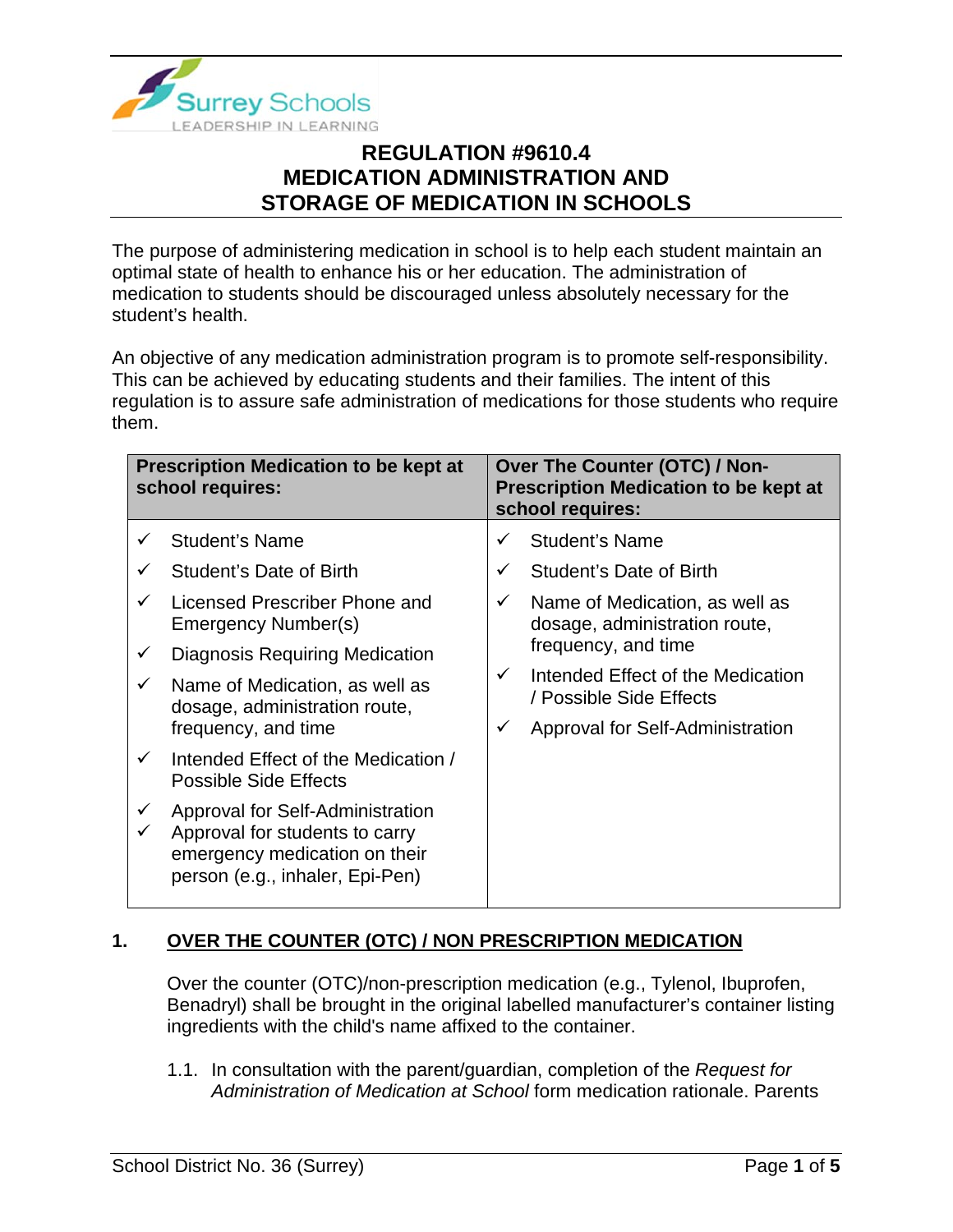

are responsible for notifying the school, in writing, of any changes in the medication dosage, timing etc., so as to ensure that the medication is administered appropriately.

1.2. Parents are responsible for instructing school personnel with respect to how to administer the medication by completing the *Medication Administration Protocol* form.

### **2. PRESCRIPTION MEDICATIONS**

#### 2.1. Oral Medications That Students Require on a Regular Basis

Prescribed oral medications that students require on a regular basis will be clearly labelled to include the student's name, medication name, dosage, administration route and time; and stored in original containers.

#### 2.2. Inhaled and "Other As Needed" Medications

Medications given on an "as needed basis" (e.g., Prednisone, Antibiotics, injectables such as Cortisol), and inhalers will be addressed in this same process (e.g., School District Medical Alert), and must note the following:

- 1) The name of the student who is to receive it and;
- 2) The list of the person(s) who may administer the medication.

### **3. SCHOOL PLAN FOR THE ADMINISTRATION OF MEDICATION**

Parents are responsible for instructing school personnel with respect to how to administer the medication by completing the *Medication Administration Protocol*  form. Please note that any medication that requires delegation (e.g., some rescue medications, insulin, and medications to be administered via a G or GJ tube) also requires a referral to Nursing Support Services.

The school principal is responsible for determining who will be responsible to maintain and update information/plan at all times and to ensure that school staff who work with students requiring medication know where rescue/emergency medications and/or insulin is located.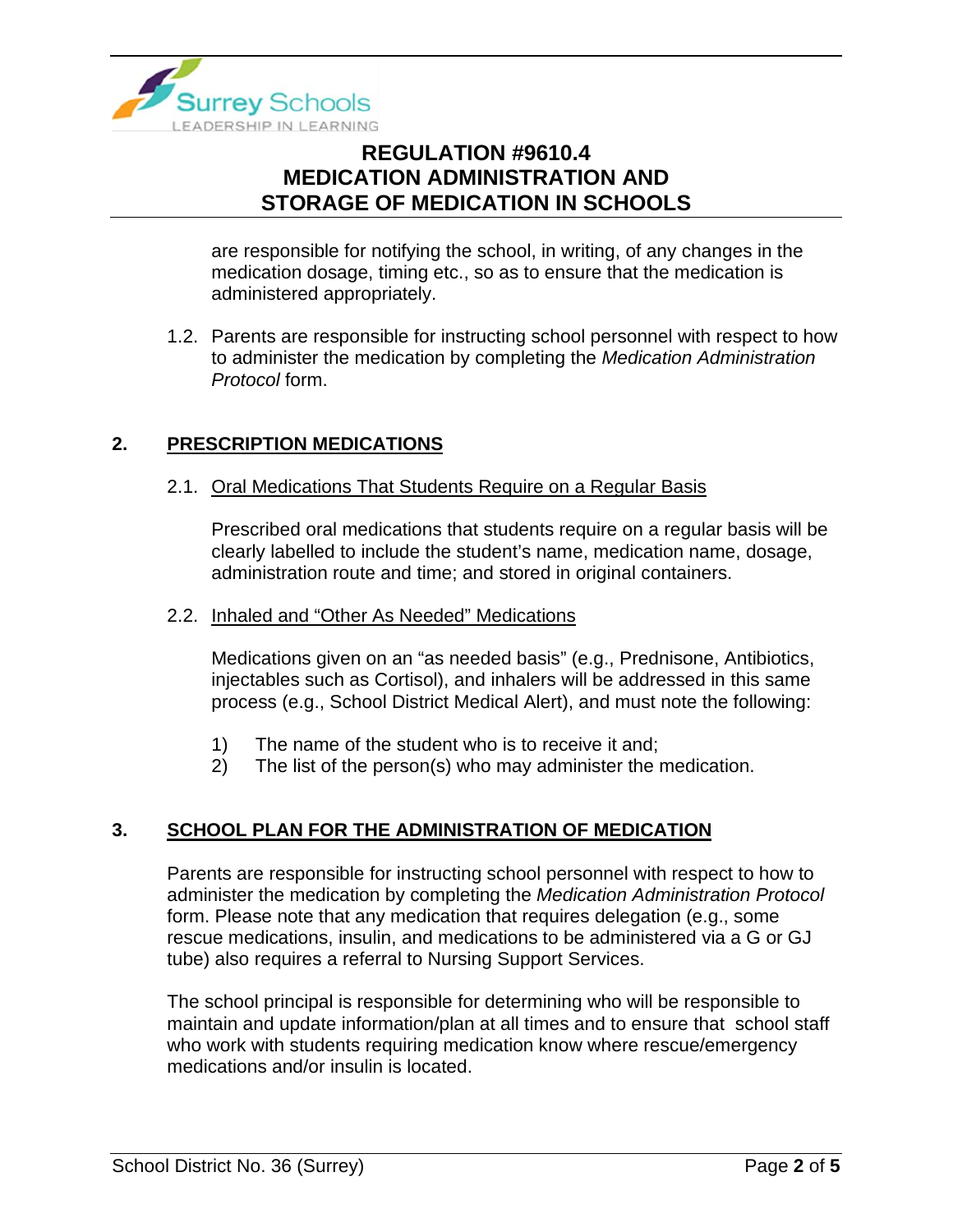

The school principal must determine custody of the key and backup key(s) for stored medications. A standard location that can be easily accessed by staff is preferable, bearing in mind the need to plan for staff absences and emergencies. Unless otherwise arranged with the student, or legal guardian of a student, the following details must be included in the school plan for administration of medication.

#### 3.1. Administration of Medication

- 3.1.1. The form *Medication Administration Protocol* shall be followed by the staff administering the medication.
- 3.1.2. The principal shall disclose the list of students requiring medication and the person(s) identified to administer it to the vice-principal(s), those involved in administering it, and any other personnel identified in the plan who need this information to carry out their duties.
- 3.1.3. Students will self-administer inhaled medication, unless assistance is required in accordance with the School Plan for the Administration of Medication.
- 3.1.4. Students shall report to one location within the school to receive the medication with the exception of insulin and emergency medications which must be in close proximity to the student (e.g., in a bin/container in a cupboard in their classroom).
- 3.1.5. Unit dose dispensing shall be followed whenever feasible (blister packing is preferred).
- 3.1.6. Medication shall only be administered by school personnel at the school, or on school-sponsored events in accordance with this Regulation. When the student is away on a school-sponsored activity, special arrangements must be made (e.g., a person must be deemed responsible for the administration of the medication, as well as its transportation and storage).
- 3.1.7. *In the event that a medication is administered incorrectly, the principal is responsible for ensuring that a Medication Administration Incident Report form is complete and filed with School Protection.*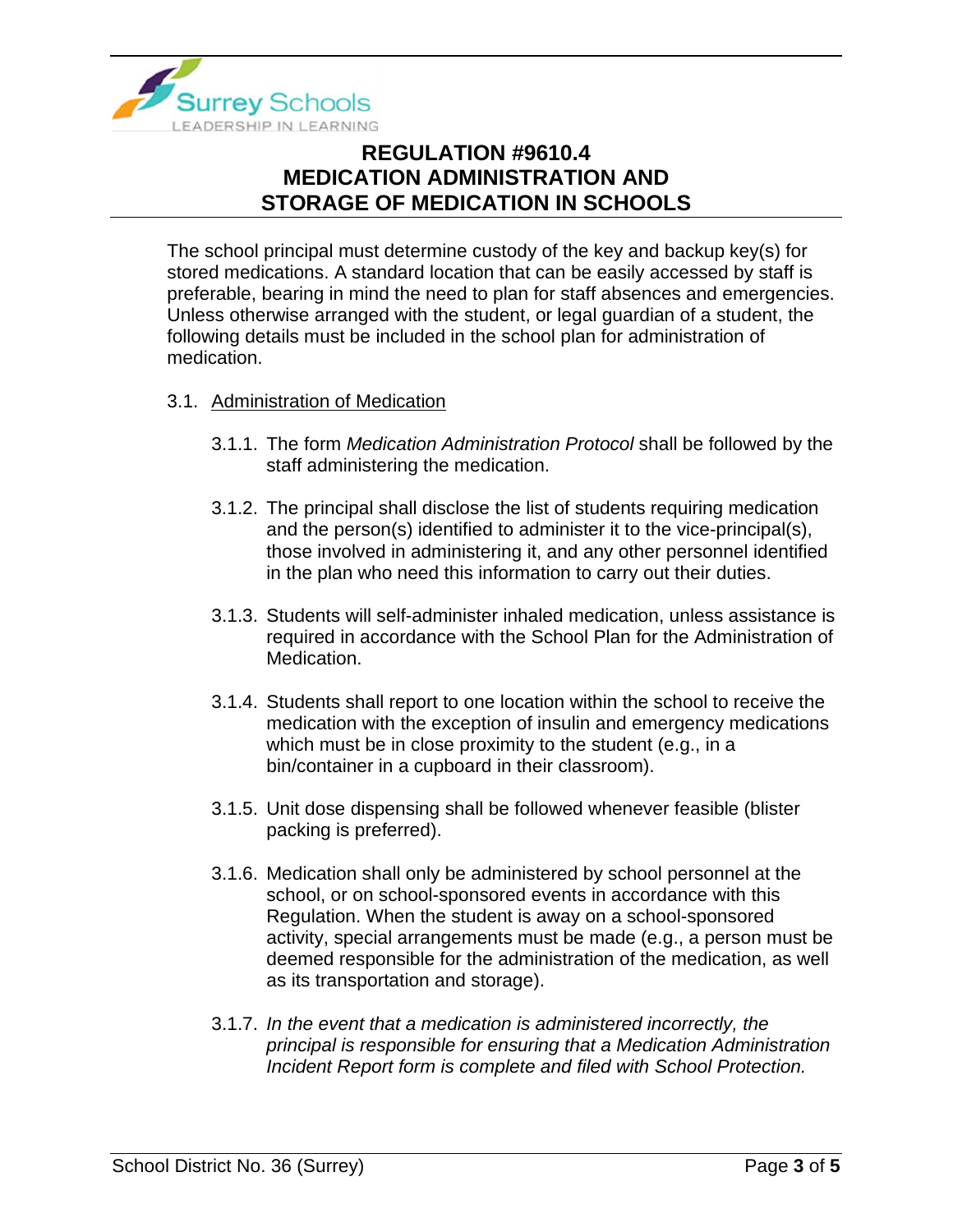

### 3.2. Storage of Medication

The principal must ensure that:

- All medication being retained in the possession of a student is safely secured, so that it is not accessible to other others.
- Emergency medications such as Epi-pens<sup>®</sup>, Insulin, Glucagon Ventolin® inhaler, Seizure rescue medication (e.g., Ativan, Midazolam, Lorazepam) are to be accessible at all times to ensure the ability to respond to an emergency.
- Other non-emergency medication being administered by school staff are secured in a lockable storage area (with consideration given to supervision, temperature and exposure to light requirements).
- With respect to students under the age of 16 years, non-emergency medication is to be stored in a separate, locked cabinet with consideration given to the following:
	- **Supervision**
	- Temperature (e.g., medications requiring refrigeration must be kept in a separate container and separated from food products)
	- Exposure to light requirements
- There is an injectable supply box (e.g., syringes, needles, sharps, gloves) is provided.
- Sharps are safely contained and secured in the medical room;
- There is a three (3) day supply of medication available (e.g., for emergency preparedness).
- In consultation with the family/parents/guardians, the student has the ability to easily access emergency Inhalers and Epi-pens and other medications.

In certain situations, this plan would also apply to students who are older than 16 years of age.

At the end of the school year or the end of the treatment regime, the student's parent(s) or guardian will be responsible for removing from the school any unused medication. If the parent(s)/guardian does not pick up the medication by the end of the school year, the medication will be disposed of at a local pharmacy.